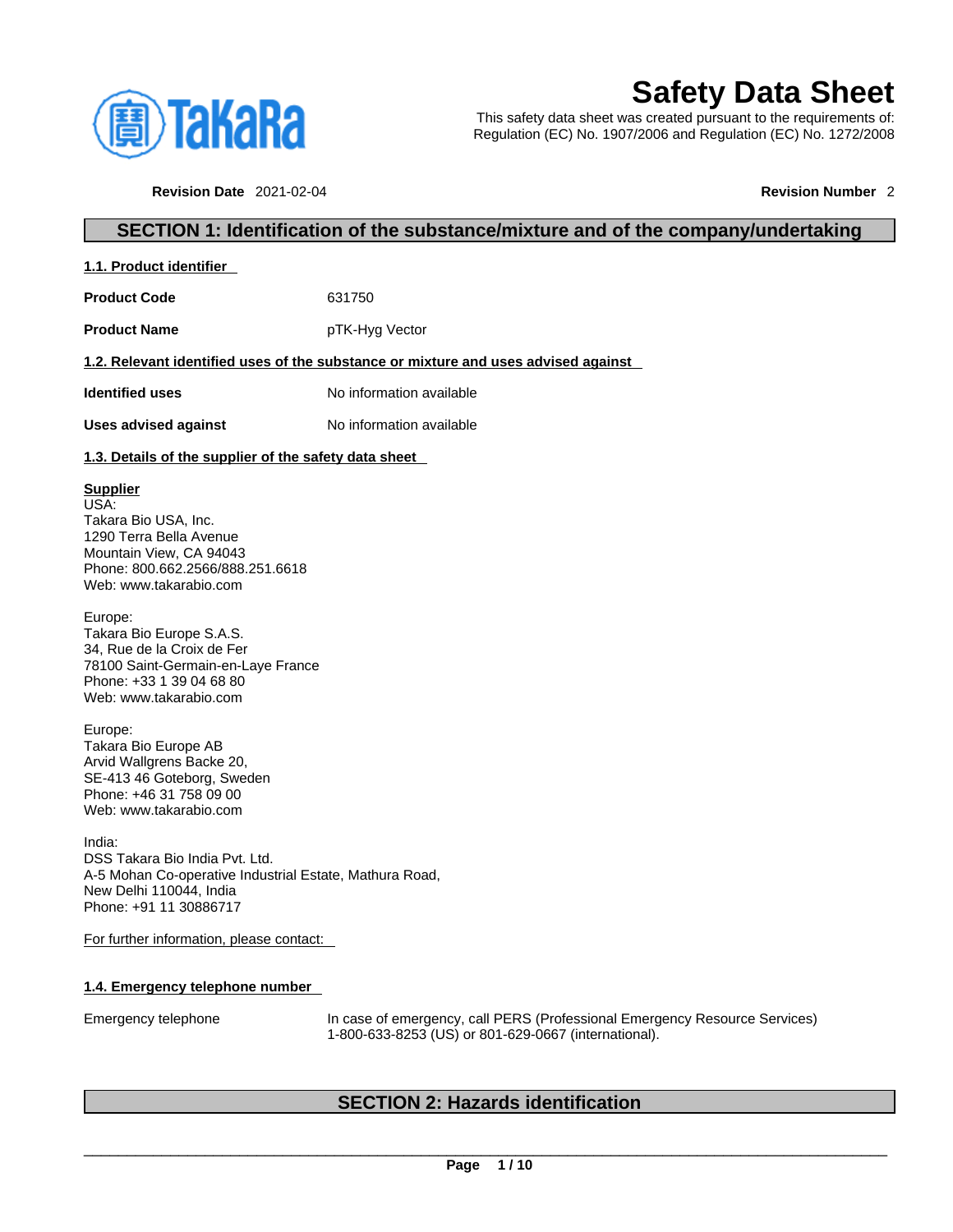## **2.1. Classification of the substance or mixture**

*Regulation (EC) No 1272/2008*  This mixture is classified as not hazardous according to regulation (EC) 1272/2008 [CLP]

#### **2.2. Label elements**

This mixture is classified as not hazardous according to regulation (EC) 1272/2008 [CLP] **Hazard statements** This mixture is classified as not hazardous according to regulation (EC) 1272/2008 [CLP]

#### **2.3. Other hazards**

No information available.

## **SECTION 3: Composition/information on ingredients**

#### **3.1 Substances**

#### **Full text of H- and EUH-phrases: see section 16**

*Acute Toxicity Estimate No information available* 

This product does not contain candidate substances of very high concern at a concentration  $>=0.1\%$  (Regulation (EC) No. 1907/2006 (REACH), Article 59)

## **SECTION 4: First aid measures**

#### **4.1. Description of first aid measures**

| <b>Inhalation</b>                                                               | Remove to fresh air.                                                                                                    |  |
|---------------------------------------------------------------------------------|-------------------------------------------------------------------------------------------------------------------------|--|
| Eye contact                                                                     | Rinse thoroughly with plenty of water for at least 15 minutes, lifting lower and upper eyelids.<br>Consult a physician. |  |
| <b>Skin contact</b>                                                             | Wash skin with soap and water. In the case of skin irritation or allergic reactions see a<br>physician.                 |  |
| <b>Ingestion</b>                                                                | Clean mouth with water and drink afterwards plenty of water.                                                            |  |
| 4.2. Most important symptoms and effects, both acute and delayed                |                                                                                                                         |  |
| <b>Symptoms</b>                                                                 | No information available.                                                                                               |  |
| 4.3. Indication of any immediate medical attention and special treatment needed |                                                                                                                         |  |

**Note to physicians** Treat symptomatically.

## **SECTION 5: Firefighting measures**

#### **5.1. Extinguishing media**

| <b>Suitable Extinguishing Media</b> | Use extinguishing measures that are appropriate to local circumstances and the<br>surrounding environment. |
|-------------------------------------|------------------------------------------------------------------------------------------------------------|
|-------------------------------------|------------------------------------------------------------------------------------------------------------|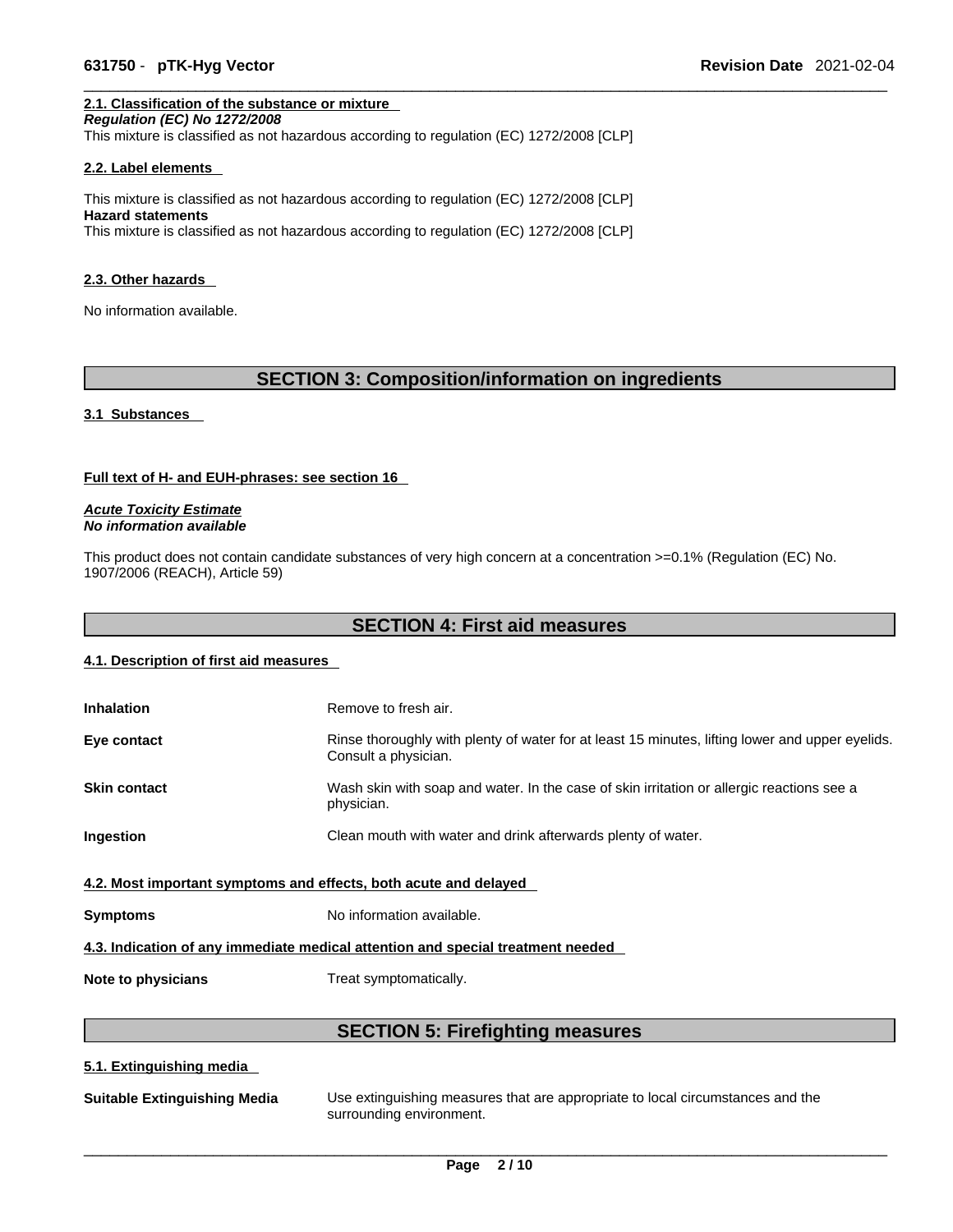Large Fire **Example 20 CAUTION:** Use of water spray when fighting fire may be inefficient.

**Unsuitable extinguishing media** Do not scatter spilled material with high pressure water streams.

#### **5.2. Special hazards arising from the substance or mixture**

**Specific hazards arising from the chemical** No information available.

#### **5.3. Advice for firefighters**

| Special protective equipment for | Firefighters should wear self-contained breathing apparatus and full firefighting turnout |
|----------------------------------|-------------------------------------------------------------------------------------------|
| fire-fighters                    | gear. Use personal protection equipment.                                                  |

## **SECTION 6: Accidental release measures**

#### **6.1. Personal precautions, protective equipment and emergency procedures**

| <b>Personal precautions</b>                               | Ensure adequate ventilation.                                                         |  |
|-----------------------------------------------------------|--------------------------------------------------------------------------------------|--|
| For emergency responders                                  | Use personal protection recommended in Section 8.                                    |  |
| 6.2. Environmental precautions                            |                                                                                      |  |
| <b>Environmental precautions</b>                          | See Section 12 for additional Ecological Information.                                |  |
| 6.3. Methods and material for containment and cleaning up |                                                                                      |  |
| <b>Methods for containment</b>                            | Prevent further leakage or spillage if safe to do so.                                |  |
| Methods for cleaning up                                   | Take up mechanically, placing in appropriate containers for disposal.                |  |
| <b>Prevention of secondary hazards</b>                    | Clean contaminated objects and areas thoroughly observing environmental regulations. |  |
| 6.4. Reference to other sections                          |                                                                                      |  |
| Reference to other sections                               | See section 8 for more information. See section 13 for more information.             |  |

## **SECTION 7: Handling and storage**

| 7.1. Precautions for safe handling                                |                                                                        |  |
|-------------------------------------------------------------------|------------------------------------------------------------------------|--|
| Advice on safe handling                                           | Ensure adequate ventilation.                                           |  |
| General hygiene considerations                                    | Handle in accordance with good industrial hygiene and safety practice. |  |
| 7.2. Conditions for safe storage, including any incompatibilities |                                                                        |  |
| <b>Storage Conditions</b>                                         | Keep container tightly closed in a dry and well-ventilated place.      |  |
|                                                                   |                                                                        |  |

## **7.3. Specific end use(s)**

**Identified uses**

## **SECTION 8: Exposure controls/personal protection**

**8.1. Control parameters**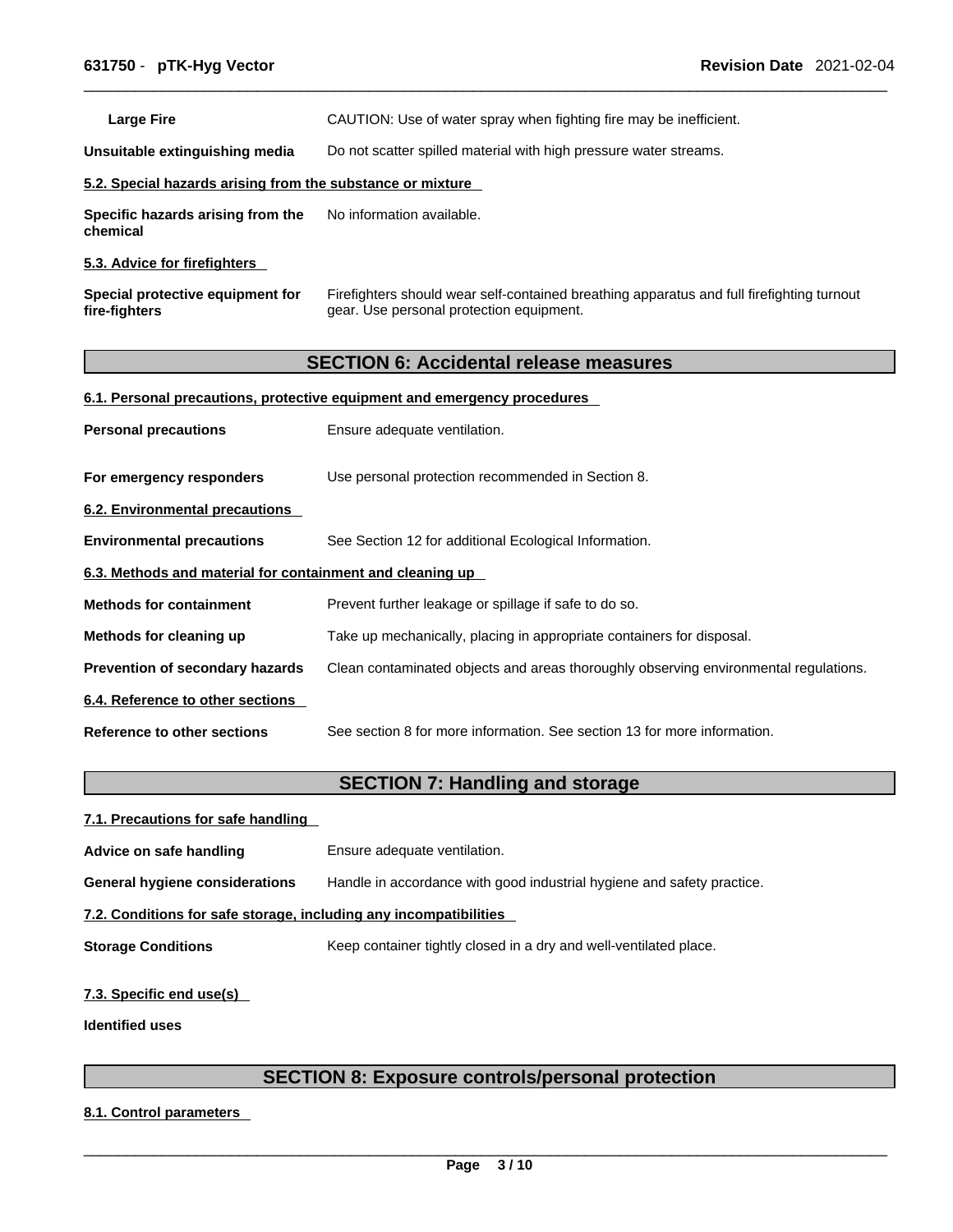| <b>Exposure Limits</b>                                                                      | This product, as supplied, does not contain any hazardous materials with occupational<br>exposure limits established by the region specific regulatory bodies.              |
|---------------------------------------------------------------------------------------------|-----------------------------------------------------------------------------------------------------------------------------------------------------------------------------|
| <b>Biological occupational exposure limits</b><br>regulatory bodies.                        | This product, as supplied, does not contain any hazardous materials with biological limits established by the region specific                                               |
| <b>Derived No Effect Level (DNEL)</b><br><b>Predicted No Effect Concentration</b><br>(PNEC) | No information available.<br>No information available.                                                                                                                      |
| 8.2. Exposure controls                                                                      |                                                                                                                                                                             |
| <b>Personal Protective Equipment</b>                                                        |                                                                                                                                                                             |
| <b>Eye/face protection</b>                                                                  | No special protective equipment required.                                                                                                                                   |
| Skin and body protection                                                                    | No special protective equipment required.                                                                                                                                   |
| <b>Respiratory protection</b>                                                               | No protective equipment is needed under normal use conditions. If exposure limits are<br>exceeded or irritation is experienced, ventilation and evacuation may be required. |
| <b>General hygiene considerations</b>                                                       | Handle in accordance with good industrial hygiene and safety practice.                                                                                                      |
| <b>Environmental exposure controls</b>                                                      | No information available.                                                                                                                                                   |

## **SECTION 9: Physical and chemical properties**

| 9.1. Information on basic physical and chemical properties |                          |                          |
|------------------------------------------------------------|--------------------------|--------------------------|
| <b>Physical state</b>                                      | Liquid                   |                          |
| Appearance                                                 | Clear, colorless         |                          |
| Color                                                      | Clear                    |                          |
| Odor                                                       | None.                    |                          |
| <b>Odor Threshold</b>                                      | No information available |                          |
| <b>Property</b>                                            | <b>Values</b>            | Remarks • Method         |
| Melting point / freezing point                             | No data available        | None known               |
| Boiling point/boiling range (°C)                           | No data available        | None known               |
| Flammability (solid, gas)                                  | No data available        | None known               |
| <b>Flammability Limit in Air</b>                           |                          | None known               |
| <b>Upper flammability limit:</b>                           | No data available        |                          |
| Lower flammability limit:                                  | No data available        |                          |
| <b>Flash point</b>                                         | No data available        | Open cup                 |
| <b>Autoignition temperature</b>                            | No data available        | None known               |
| <b>Decomposition temperature</b>                           |                          | None known               |
| рH                                                         |                          | None known               |
| pH (as aqueous solution)                                   | No data available        | No information available |
| <b>Kinematic viscosity</b>                                 | No data available        | None known               |
| <b>Dynamic Viscosity</b>                                   | No data available        | None known               |
| <b>Water solubility</b>                                    | No data available        | None known               |
| Solubility in other solvents                               | No data available        | None known               |
| <b>Partition coefficient</b>                               | No data available        | None known               |
| Vapor pressure                                             | No data available        | None known               |
| <b>Relative density</b>                                    |                          | None known               |
| <b>Bulk Density</b>                                        | No data available        |                          |
| <b>Liquid Density</b>                                      | No data available        |                          |
| Vapor density                                              | No data available        | None known               |
|                                                            |                          |                          |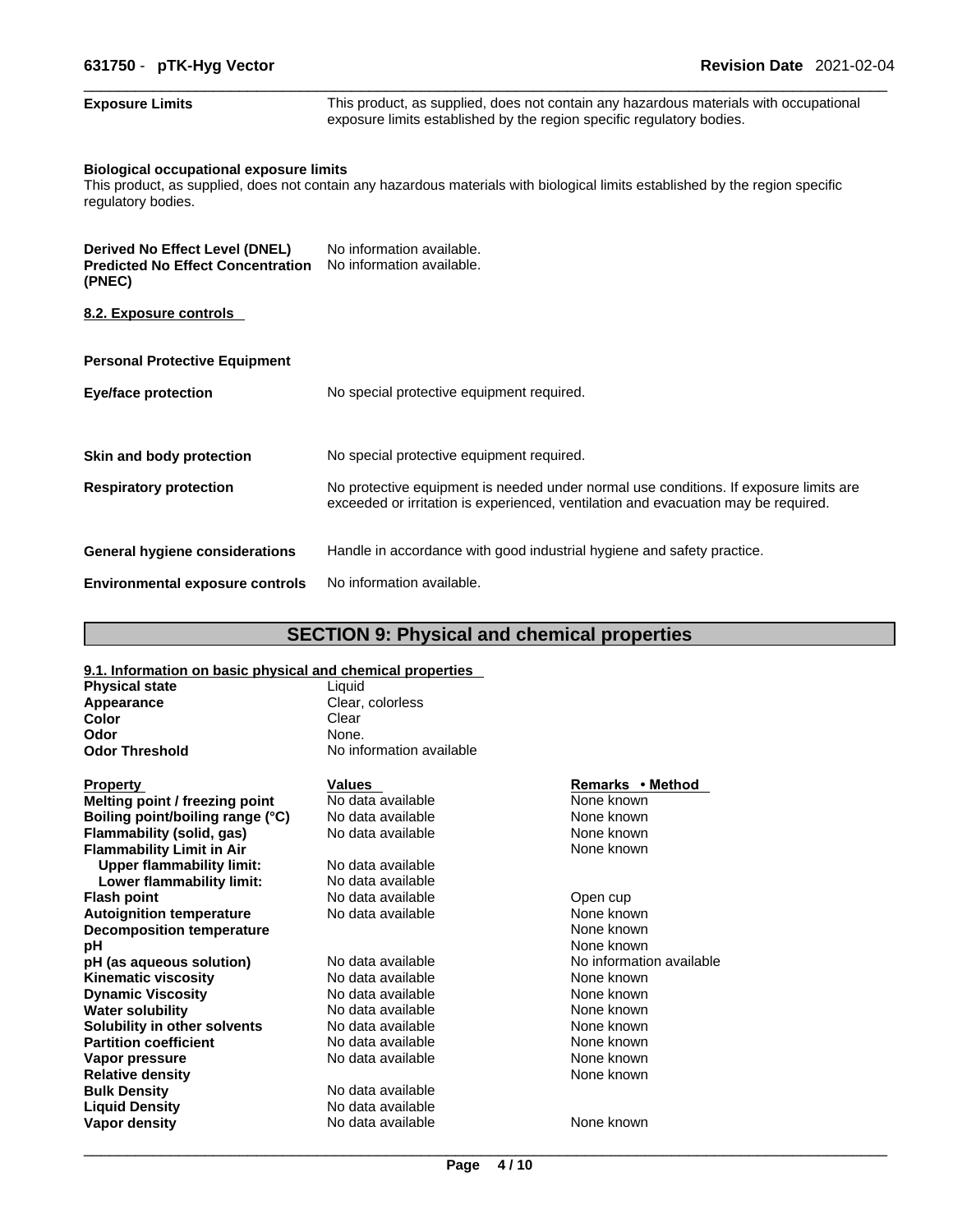#### **Particle characteristics**  No information available<br>No information available **Particle Size Distribution**

#### **9.2. Other information**

*9.2.1. Information with regard to physical hazard classes* Not applicable

*9.2.2. Other safety characteristics* No information available

## **SECTION 10: Stability and reactivity**

#### **10.1. Reactivity**

**Reactivity No information available.** 

#### **10.2. Chemical stability**

**Stability** Stable under normal conditions.

**Explosion Data Sensitivity to mechanical impact** None. **Sensitivity to static discharge** None.

#### **10.3. Possibility of hazardous reactions**

**Possibility of hazardous reactions** None under normal processing.

**10.4. Conditions to avoid** 

**Conditions to avoid** None known based on information supplied.

**10.5. Incompatible materials**

**Incompatible materials** None known based on information supplied.

**10.6. Hazardous decomposition products** 

**Hazardous Decomposition Products** None known based on information supplied.

## **SECTION 11: Toxicological information**

**11.1. Information on hazard classes as defined in Regulation (EC) No 1272/2008**

#### **Information on likely routes of exposure**

**Product Information**

| <b>Inhalation</b>                                                            | Specific test data for the substance or mixture is not available. |  |
|------------------------------------------------------------------------------|-------------------------------------------------------------------|--|
| Eye contact                                                                  | Specific test data for the substance or mixture is not available. |  |
| <b>Skin contact</b>                                                          | Specific test data for the substance or mixture is not available. |  |
| Ingestion                                                                    | Specific test data for the substance or mixture is not available. |  |
| Symptoms related to the physical, chemical and toxicological characteristics |                                                                   |  |

**Symptoms** No information available.

#### **Numerical measures of toxicity**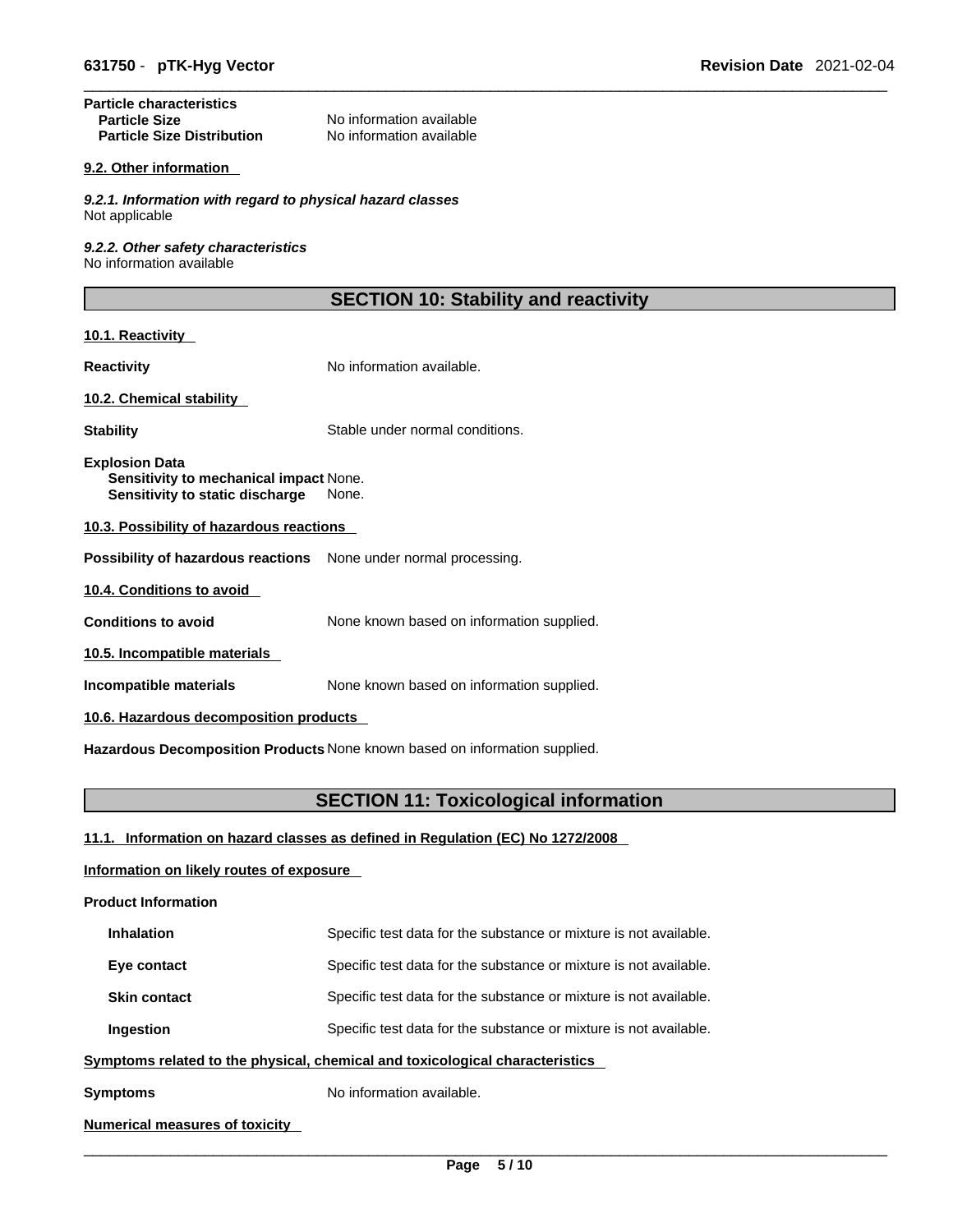## \_\_\_\_\_\_\_\_\_\_\_\_\_\_\_\_\_\_\_\_\_\_\_\_\_\_\_\_\_\_\_\_\_\_\_\_\_\_\_\_\_\_\_\_\_\_\_\_\_\_\_\_\_\_\_\_\_\_\_\_\_\_\_\_\_\_\_\_\_\_\_\_\_\_\_\_\_\_\_\_\_\_\_\_\_\_\_\_\_\_\_\_\_ **631750** - **pTK-Hyg Vector Revision Date** 2021-02-04

No information available

#### **Acute toxicity**

| Delayed and immediate effects as well as chronic effects from short and long-term exposure |                                                                           |  |
|--------------------------------------------------------------------------------------------|---------------------------------------------------------------------------|--|
| <b>Skin corrosion/irritation</b>                                                           | No information available.                                                 |  |
| Serious eye damage/eye irritation                                                          | No information available.                                                 |  |
| Respiratory or skin sensitization                                                          | No information available.                                                 |  |
| Germ cell mutagenicity                                                                     | No information available.                                                 |  |
| Carcinogenicity                                                                            | No information available.                                                 |  |
| <b>Reproductive toxicity</b>                                                               | No information available.                                                 |  |
| <b>STOT - single exposure</b>                                                              | No information available.                                                 |  |
| <b>STOT - repeated exposure</b>                                                            | No information available.                                                 |  |
| <b>Aspiration hazard</b>                                                                   | No information available.                                                 |  |
| 11.2. Information on other hazards                                                         |                                                                           |  |
| 11.2.1. Endocrine disrupting properties                                                    |                                                                           |  |
| <b>Endocrine disrupting properties</b>                                                     | No information available.                                                 |  |
| 11.2.2. Other information                                                                  |                                                                           |  |
| Other adverse effects                                                                      | No information available.                                                 |  |
|                                                                                            | <b>SECTION 12: Ecological information</b>                                 |  |
| 12.1. Toxicity                                                                             |                                                                           |  |
| <b>Ecotoxicity</b>                                                                         | The environmental impact of this product has not been fully investigated. |  |
| 12.2. Persistence and degradability                                                        |                                                                           |  |
| <b>Persistence and degradability</b>                                                       | No information available.                                                 |  |
| 12.3. Bioaccumulative potential                                                            |                                                                           |  |
| <b>Bioaccumulation</b>                                                                     | No information available.                                                 |  |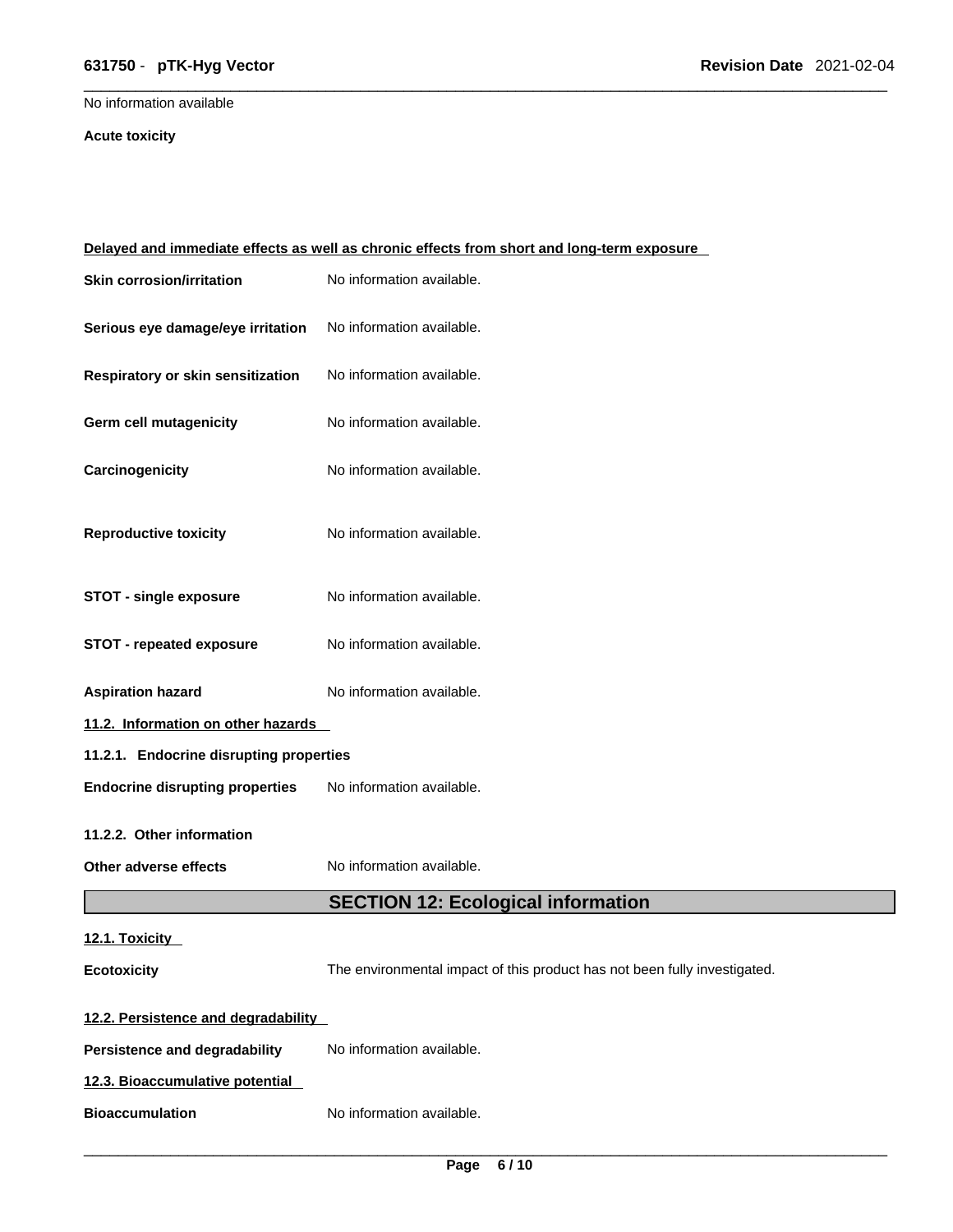#### **12.4. Mobility in soil**

**Mobility in soil** No information available.

#### **12.5. Results of PBT and vPvB assessment**

**PBT** and **vPvB** assessment No information available.

**12.6. Endocrine disrupting properties** 

**Endocrine disrupting properties** No information available.

#### **12.7. Other adverse effects**

No information available.

#### **SECTION 13: Disposal considerations**

#### **13.1. Waste treatment methods**

| Waste from residues/unused    | Dispose of in accordance with local regulations. Dispose of waste in accordance with |
|-------------------------------|--------------------------------------------------------------------------------------|
| products                      | environmental legislation.                                                           |
| <b>Contaminated packaging</b> | Do not reuse empty containers.                                                       |

## **SECTION 14: Transport information**

#### **IATA**

**14.1 UN number or ID number** Not regulated 14.2 UN proper shipping name No information available **14.3 Transport hazard class(es)** Not regulated **14.4 Packing group** Not regulated **14.4 Packing group Not regulated 14.5 Environmental hazards Not applicable 14.5 Environmental hazards 14.6 Special precautions for user Special Provisions** None **IMDG 14.1 UN number or ID number** Not regulated **14.2 UN proper shipping name** No information available **14.3 Transport hazard class(es)** Not regulated **14.3 Transport hazard class(es) 14.4 Packing group <b>Calcu** Not regulated<br>**14.5 Environmental hazards** Not applicable **14.5 Environmental hazards 14.6 Special precautions for user Special Provisions** None **14.7 Maritime transport in bulk according to IMO instruments** No information available **RID 14.1 UN number or ID number** Not regulated<br>**14.2 UN proper shipping name** No information available **14.2 UN proper shipping name** No information<br>**14.3 Transport hazard class(es)** Not regulated **14.3 Transport hazard class(es) 14.4 Packing group Mot regulated** 14.5 Environmental hazards Not applicable **14.6 Special precautions for user Special Provisions ADR** 

**14.1 UN number or ID number** Not regulated<br>**14.2 UN proper shipping name** No information available **14.2 UN proper shipping name**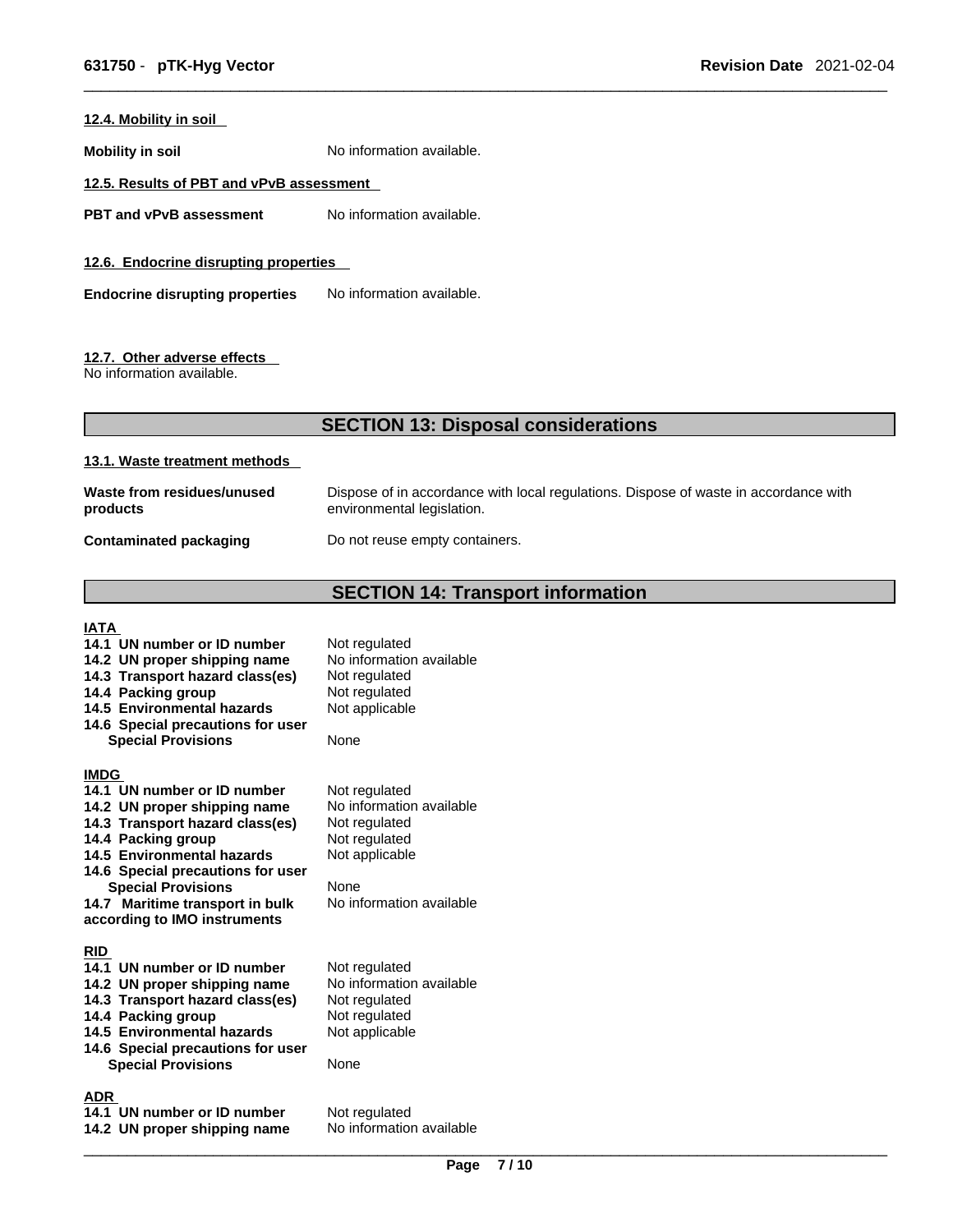| 14.3 Transport hazard class(es)   | Not regulated  |
|-----------------------------------|----------------|
| 14.4 Packing group                | Not regulated  |
| 14.5 Environmental hazards        | Not applicable |
| 14.6 Special precautions for user |                |
| <b>Special Provisions</b>         | None           |
|                                   |                |

## **SECTION 15: Regulatory information**

#### **15.1. Safety, health and environmental regulations/legislation specific for the substance or mixture**

#### **European Union**

Take note of Directive 98/24/EC on the protection of the health and safety of workers from the risks related to chemical agents at work.

#### **Authorizations and/or restrictions on use:**

This product does not contain substances subject to authorization (Regulation (EC) No. 1907/2006 (REACH), Annex XIV) This product does not contain substances subject to restriction (Regulation (EC) No. 1907/2006 (REACH), Annex XVII)

#### **Persistent Organic Pollutants**

Not applicable

**Ozone-depleting substances (ODS) regulation (EC) 1005/2009**

Not applicable

| <b>International Inventories</b> |  |
|----------------------------------|--|
| <b>TSCA</b>                      |  |
| <b>DSL/NDSL</b>                  |  |
| <b>EINECS/ELINCS</b>             |  |
| <b>ENCS</b>                      |  |
| <b>IECSC</b>                     |  |
| <b>KECL</b>                      |  |
| <b>PICCS</b>                     |  |
| <b>AICS</b>                      |  |

 **Legend:** 

 **TSCA** - United States Toxic Substances Control Act Section 8(b) Inventory

 **DSL/NDSL** - Canadian Domestic Substances List/Non-Domestic Substances List

 **EINECS/ELINCS** - European Inventory of Existing Chemical Substances/European List of Notified Chemical Substances  **ENCS** - Japan Existing and New Chemical Substances

 **IECSC** - China Inventory of Existing Chemical Substances

 **KECL** - Korean Existing and Evaluated Chemical Substances

 **PICCS** - Philippines Inventory of Chemicals and Chemical Substances

 **AICS** - Australian Inventory of Chemical Substances

**15.2. Chemical safety assessment**

**Chemical Safety Assessment** No information available

## **SECTION 16: Other information**

**Key or legend to abbreviations and acronyms used in the safety data sheet**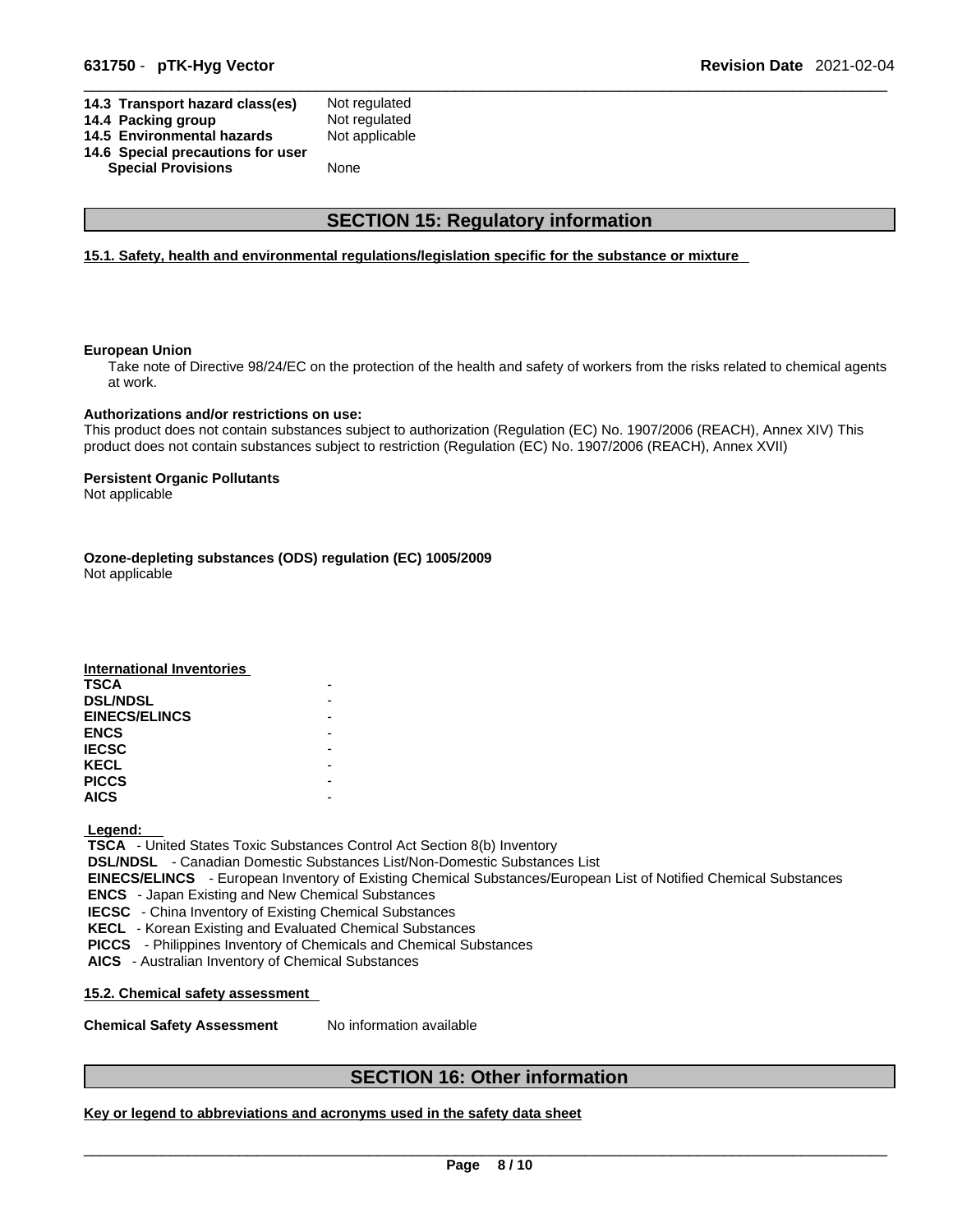#### **Legend**

SVHC: Substances of Very High Concern for Authorization:

#### **Legend Section 8: EXPOSURE CONTROLS/PERSONAL PROTECTION**

| <b>TWA</b> | Time weighted average | STEL | Short term exposure limit |
|------------|-----------------------|------|---------------------------|
| Ceiling    | Maximum limit value   |      | Skin designation          |

| <b>Classification procedure</b>                                 |                           |
|-----------------------------------------------------------------|---------------------------|
| Classification according to Regulation (EC) No. 1272/2008 [CLP] | Method Used               |
| Acute oral toxicity                                             | Calculation method        |
| Acute dermal toxicity                                           | Calculation method        |
| Acute inhalation toxicity - gas                                 | Calculation method        |
| Acute inhalation toxicity - vapor                               | Calculation method        |
| Acute inhalation toxicity - dust/mist                           | Calculation method        |
| Skin corrosion/irritation                                       | Calculation method        |
| Serious eye damage/eye irritation                               | <b>Calculation method</b> |
| Respiratory sensitization                                       | <b>Calculation method</b> |
| Skin sensitization                                              | Calculation method        |
| Mutagenicity                                                    | Calculation method        |
| Carcinogenicity                                                 | Calculation method        |
| Reproductive toxicity                                           | <b>Calculation method</b> |
| STOT - single exposure                                          | <b>Calculation method</b> |
| STOT - repeated exposure                                        | Calculation method        |
| Acute aquatic toxicity                                          | <b>Calculation method</b> |
| Chronic aquatic toxicity                                        | Calculation method        |
| Aspiration hazard                                               | <b>Calculation method</b> |
| Ozone                                                           | Calculation method        |

#### **Key literature references and sources for data used to compile the SDS**

Agency for Toxic Substances and Disease Registry (ATSDR) U.S. Environmental Protection Agency ChemView Database European Food Safety Authority (EFSA) EPA (Environmental Protection Agency) Acute Exposure Guideline Level(s) (AEGL(s)) U.S. Environmental Protection Agency Federal Insecticide, Fungicide, and Rodenticide Act U.S. Environmental Protection Agency High Production Volume Chemicals Food Research Journal Hazardous Substance Database International Uniform Chemical Information Database (IUCLID) Japan GHS Classification Australia National Industrial Chemicals Notification and Assessment Scheme (NICNAS) NIOSH (National Institute for Occupational Safety and Health) National Library of Medicine's ChemID Plus (NLM CIP) National Library of Medicine's PubMed database (NLM PUBMED) National Toxicology Program (NTP) New Zealand's Chemical Classification and Information Database (CCID) Organization for Economic Co-operation and Development Environment, Health, and Safety Publications Organization for Economic Co-operation and Development High Production Volume Chemicals Program Organization for Economic Co-operation and Development Screening Information Data Set World Health Organization

## **Revision Date** 2021-02-04

#### **This safety data sheet complies with the requirements of Regulation (EC) No. 1907/2006**

#### **Disclaimer**

The information provided in this Safety Data Sheet is correct to the best of our knowledge, information and belief at the date of its publication. The information given is designed only as a guidance for safe handling, use, processing, storage, transportation, disposal and release and is not to be considered a warranty or quality specification. The information relates only to the specific material designated and may not be valid for such material used in combination with any other materials or in any process, unless specified in the text.